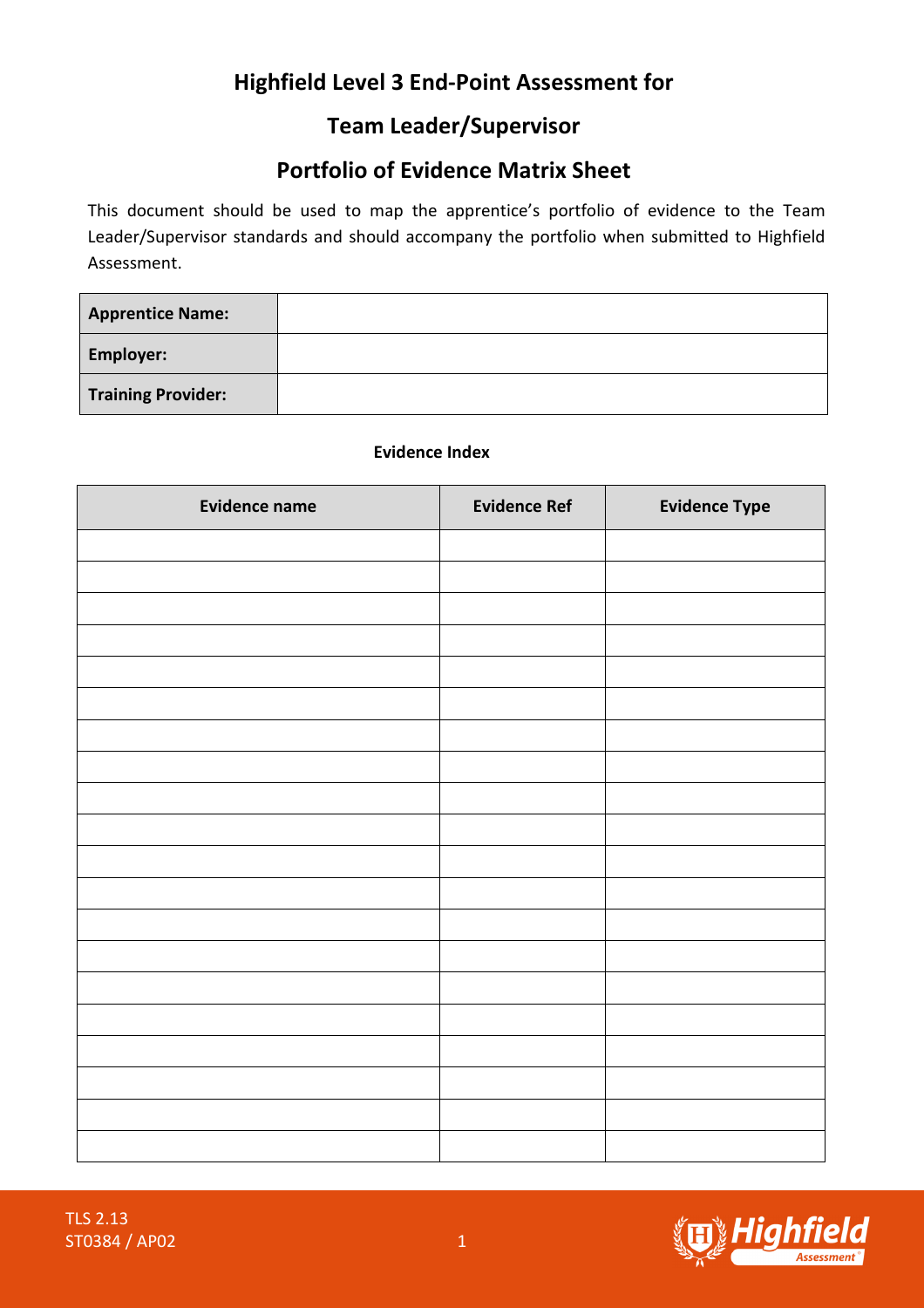| <b>Evidence name</b> | <b>Evidence Ref</b> | <b>Evidence Type</b> |
|----------------------|---------------------|----------------------|
|                      |                     |                      |
|                      |                     |                      |
|                      |                     |                      |
|                      |                     |                      |
|                      |                     |                      |
|                      |                     |                      |
|                      |                     |                      |
|                      |                     |                      |
|                      |                     |                      |
|                      |                     |                      |

#### Apprentice Declaration

 $\blacksquare$ 

I confirm that the evidence contained within this portfolio is all my own work and any assistance given and/or sources used have been acknowledged.

| <b>Apprentice signature:</b> | Date: |
|------------------------------|-------|
|                              |       |

Please ensure this Portfolio Matrix Sheet is submitted with your portfolio and that all evidence submitted is saved in one of the following file formats:

| .docx | .xlsx | .pptx |
|-------|-------|-------|
| .pdf  | .jpg  | .png  |
| mp3.  | mp4.  | m4a.  |



 $\overline{\phantom{a}}$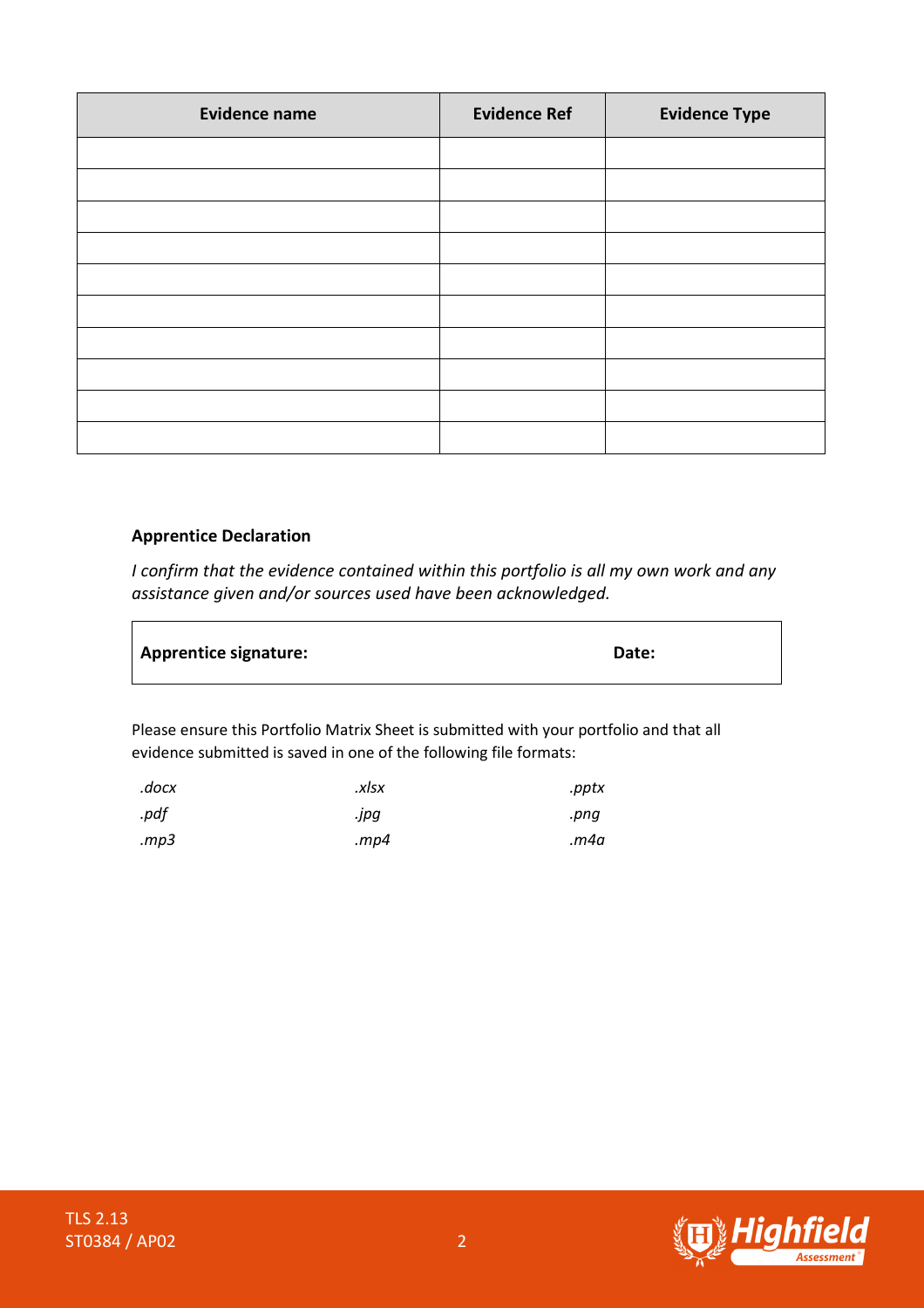| <b>Ref</b> | <b>Assessment Criteria</b>                                                                                                    | <b>Evidence Ref</b>       | Location/Page in evidence |  |
|------------|-------------------------------------------------------------------------------------------------------------------------------|---------------------------|---------------------------|--|
|            | <b>Awareness of Self</b>                                                                                                      |                           |                           |  |
| K8.1       | Explain how to be self-aware                                                                                                  |                           |                           |  |
| K8.2       | Explain the terms unconscious bias and inclusivity                                                                            |                           |                           |  |
| K8.3       | Describe and analyse different learning styles                                                                                |                           |                           |  |
| K8.4       | Identify own learning style and how this affects personal<br>development                                                      |                           |                           |  |
| K8.5       | Identify feedback mechanisms and how to use emotional<br>intelligence                                                         |                           |                           |  |
| S8.1       | Reflect on own performance                                                                                                    |                           |                           |  |
| S8.2       | Seek feedback on own performance                                                                                              |                           |                           |  |
| S8.3       | Understand cause and effect in relation to own action, and make<br>timely changes by applying learning from feedback received |                           |                           |  |
|            |                                                                                                                               | <b>Management of Self</b> |                           |  |
| K9.1       | Describe and evaluate time management techniques and tools                                                                    |                           |                           |  |
| K9.2       | Explain how to prioritise activities                                                                                          |                           |                           |  |
| K9.3       | Describe effective approaches to planning                                                                                     |                           |                           |  |
| S9.1       | Create an effective personal development plan                                                                                 |                           |                           |  |
| S9.2       | Use time management techniques to manage workload and<br>pressure                                                             |                           |                           |  |
|            | <b>Decision Making</b>                                                                                                        |                           |                           |  |
| K10.1      | Explain problem solving and decision-making techniques                                                                        |                           |                           |  |
| K10.2      | Explain how to analyse data to support decision making                                                                        |                           |                           |  |